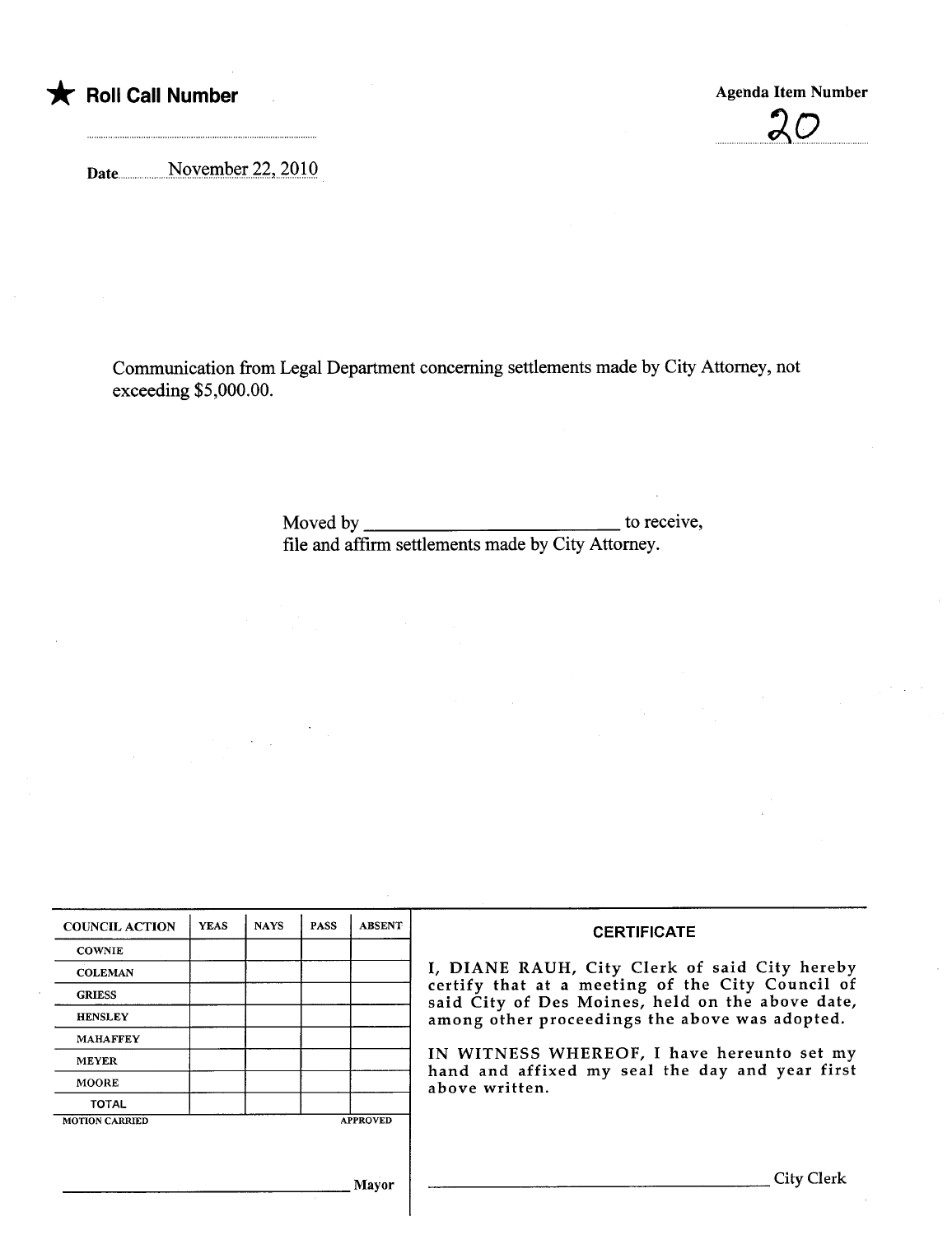$\partial U$ 

**CITY ATTORNEY** Bruce E. Bergman DEPUTY CITY ATTORNEYS Mark Godwin lawrence R. McDowell Kathleen Vanderpool

ASSISTANT CITY AnORNEYS Angelo T. Althoff Roger K. Brown Ann M. DiDonato David A. Ferree Glenna K. Fronk Gary D. Goudelock, Jr.

Michael F. Kelley Vicky L. long Hil Steven C. Lussier Katharine J. Mossier Carol J. Moser Douglas P. Philph



November 22,2010

## HONORABLE MA YOR AND MEMBERS OF THE DES MOINES CITY COUNCIL

Re: Report to Council

Pursuant to the authority and direction of Council authorizing the City Attorney to settle claims, lawsuits and workers compensation actions for a total sum not to exceed \$5,000, I submit to Council the following summary report of settlements made:

ENTERPRISE RENT A CAR, \$186.47 for rental car expense resulting from property damage claim of 3/15/10 when City driver ran red light at Indianola and Park Avenue and struck vehicle.

MIDAMERICAN ENERGY COMPANY, \$1,113.74 in payment of claim of 3/16/10 when Public Works employee struck utility pole on at 3715 S.W. 9<sup>th</sup> Street.

SCOTTY'S BODY SHOP, \$834.42 for damage resulting from claim of 6/3/10 when City employee rear-ended a car that pushed into this claimant's vehicle on Army Post Road at South Union; ENTERPRISE RENT A CAR, \$89.88 for car rental expense.

JOL YN K. EVANS, \$1,900.24 for damage to vehicle on 6/1/10 when claimant struck a broken "tooth" on the expansion joint on the Fleur Avenue bridge.

M.V.P. FENCE, \$131.00 to repair fence that was damaged by tree that fell on 6/14/10 at 299 49<sup>th</sup> Street.

DANIEL HEARN, \$4,200.00 in payment of claim of 6/1/10 when sewer line collapsed and broke claimant's water line at  $1238$   $15<sup>th</sup>$  Place.

GARY LETZE, \$811.37 for damage to claimant's vehicle resulting from incident of 7/5/10 when identification technician backed from a drive at 2237 East Maple Street and struck parked pickup.

SCOTT JOHNSON, \$3,071.78 in payment of claim of  $6/28/10$  when police officer struck vehicle at Beaver and Douglas Avenues.

JULIE KAIN, \$500.00 in settlement of property damage claim of 7/5/10 when City tree fell on claimant's vehicle and on her tree at 2328 Amherst.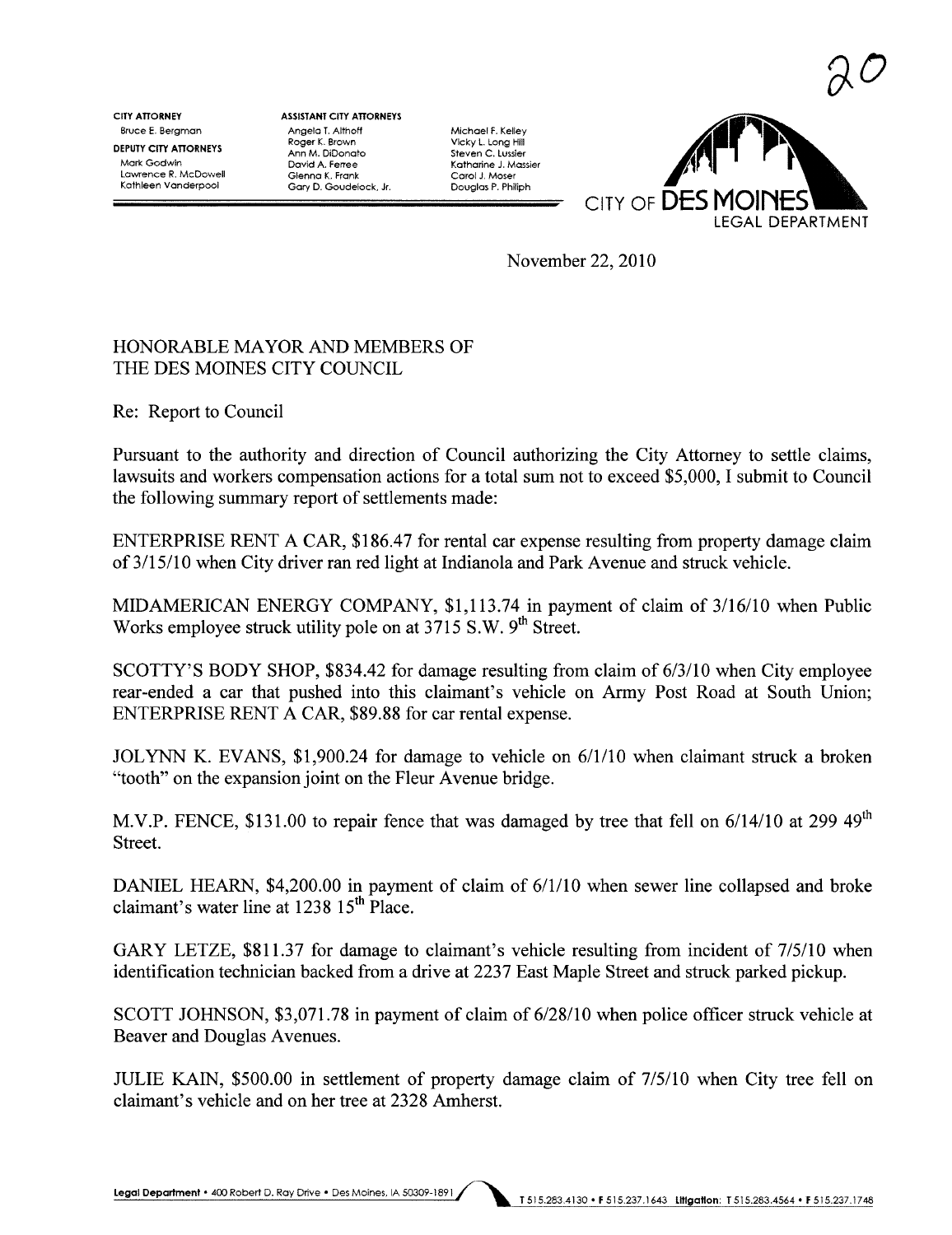RHONDA DIXON, \$2,854.90 for cleaning and painting basement floor that was damaged on  $6/12/10$  due to obstructed sewer at 2914 49<sup>th</sup> Street.

BOB AND SANDRA NEFF, \$300.00 for property damage caused on 7/2/10 and 7/16110 when the garbage truck struck chain link fence at 1920 Pleasant Street; M.V.P. FENCE, \$1,489.00 for repairs to fence that was damaged on  $9/11/10$ .

JERRY JOHNSON, \$113.74 as payment for property damage resulting from incident of 7/27/10 when grader struck wooden fence at 2916 Cottage Grove.

AZRA VELAGIC AND ATTORNEY CHRISTOPHER COPPOLA, \$1,500.00 and MEDICAID AND ATTORNEY CHRISTOPHER COPPOLA, \$400.41 in payment of claim of 4/17/10 when claimant cut her foot on exposed bolts used to anchor picnic table in Riley Park.

LAURA LIGGINS, \$168.32 to repair claimant's fence that was damaged on 8/23/10 at 2804 First Street when road grader struck downed log and pushed it into fence.

YVONNE REED, CRAIG REED AND WILLIAM G. BREWER, THEIR ATTORNEY, \$3,333.00 as settlement of lawsuit a fall on 6/21/07 at the sidewalk in front of the bus shelter on the north side of the 300 block of Walnut Street.

PROGRESSIVE NORTHERN INSURANCE AS SUBROGEE OF A. HILDEBRAND, \$564.58 for damages to claimant's vehicle when police officer backed into a parked car on 8/2/10 in the 2700 block of Ingersoll Avenue.

DAVID AND BARB PADGETT, \$225.00 in payment of claim of 8/1/10 when tree limb fell on house at 2545 Arthur and damaged claimant's gutter.

MIDAMERICAN ENERGY COMPANY, \$585.18 in payment of claim regarding incident of  $6/10/10$  when sewer crew struck gas line with backhoe at  $2706$  54<sup>th</sup> Street.

DES MOINES WATER WORKS, \$600.91 for water stop box damaged 9/15/08 when it was damaged the City removed trees from 818 East  $25<sup>th</sup>$  Court.

DRAKE GARAGE, \$490.01 in payment of claim of 9/8/10; Public Works crew had miled the street at 1507 Germania Drive and claimant backed from his driveway and damaged the radiator.

WAYNE AND VICTORIA WALKER, \$785.00 for property damaged resulting from blocked sanitary sewer on 3/11/10, 4/26/10, 5/12/10, 6/24/10, 6/26/10 and 6/27/10 at 1213 Porter Avenue.

PETE AND TINA KIMMEL, \$1,593.00 for property damage resulting from collapsed sewer on 8/16/10 at 2604 Maury Street.

GARY AND MARIE LADD, \$1,788.56 for property damage resulting from obstructed sanitary sewer on 5/13/10 at 207 S.E. Trowbridge.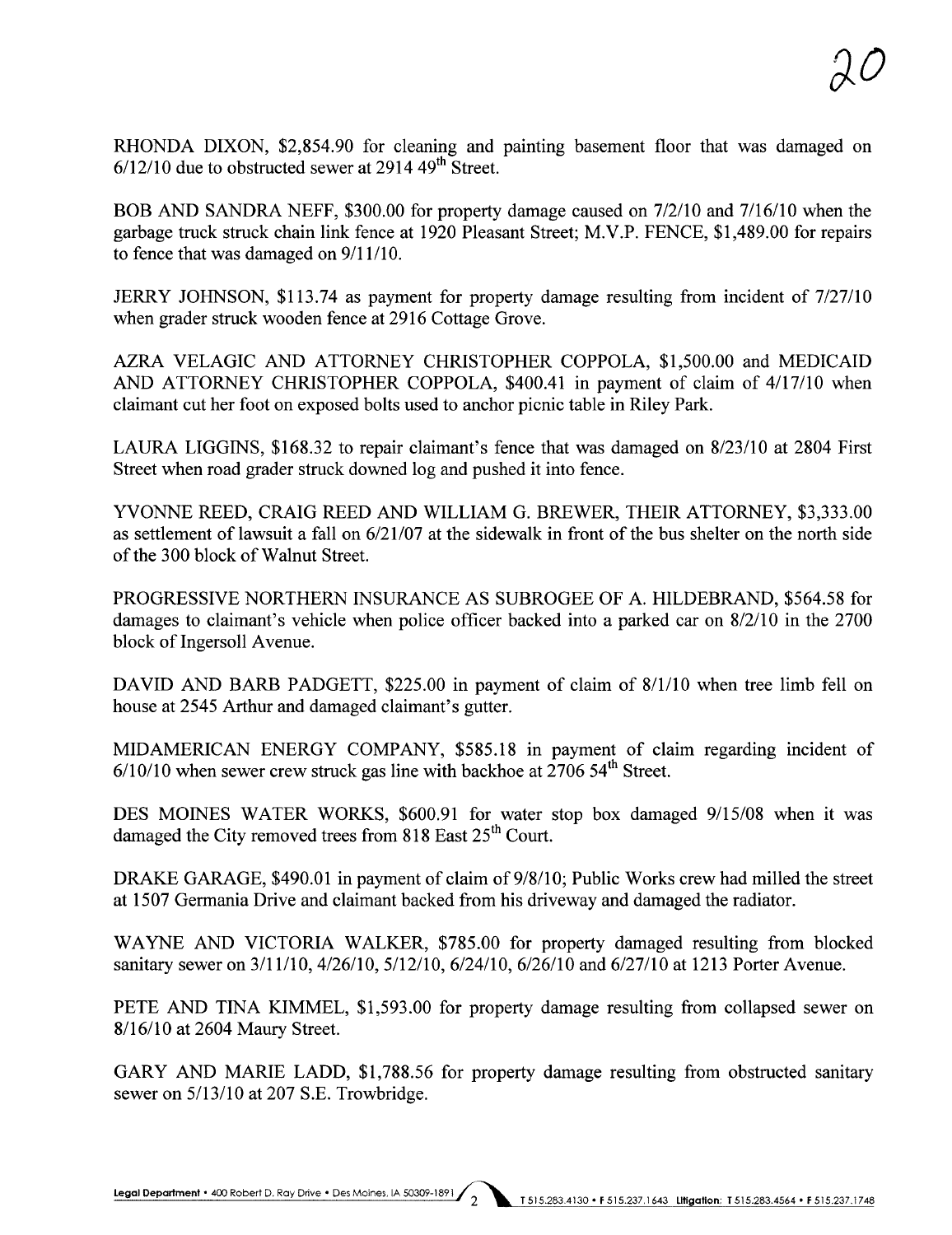ROBERT GOODS, JR., \$50.00 in payment of claim of 9/27/10 when garbage collector damaged claimant's hedge with the pickup arm of garbage truck at 1917 Lincoln Avenue.

TENA AND KENNETH NELSON, AS WIFE AND HUSBAND, \$625.00 for bodily injury claim of 8/11/10 when claimant fell at 319 Court Avenue; new tree had been planted but metal ring had not yet been installed.

HOBY GLENN GATSON, JR., \$1,000.00 for property damage on 9/27/10 when City driver backed into claimant's car; ENTERPRISE RENT A CAR, \$329.55 for rental car expense.

TMC AUTO BODY, \$3,253.95 for repairs to vehicle that police officer struck while backing up at 600 Holcomb Avenue on 9/1 0/1 O.

IGOR SPANOVIC, \$940.65 in payment of claim of  $9/11/10$  when City driver was collecting yard waste and struck claimant's parked car at 3806 Cottage Grove Avenue.

EPPING LAW OFFICE TRUST ACCOUNT AND STATE FARM MUTUAL AUTOMOBILE INSURANCE COMPANY, \$3,413.78 in payment of judgment awarded by the Court regarding a lawsuit for damages to a vehicle resulting from incident of 5/27/09 when the claimant was driving in the 1100 block of Bell Avenue on and struck a plate that the City had placed over a hole in the street.

TALYA OBUMSELI, \$200.00 for damages caused on 9/2110 when tree fell and broke landscape lights and damaged a hand railing at  $1112 \overline{10^{th}}$  Street.

JORDAN STUPKA, \$2,055.22 in payment of claim of 10/5/10 when claimant failed to see a stop sign on  $36<sup>th</sup>$  Street at Cottage Grove because tree limbs were blocking the sign and claimant struck another vehicle.

MUBARAK YIMER, \$325.92 for cleaning, labor, bleach and damaged clothing resulting from obstructed sanitary sewer at 2500 Holcomb Avenue on 10/4/10.

JESSICA RENAUD, \$52.40 for plumber's call because of a sewer backup at 2825 Summit Vista Drive on 9/29/10.

LYNN EWING, \$250.00 for damage to claimant's vehicle on  $10/11/10$  when claimant parked her vehicle at the Airport; demolition of concrete nearby caused chips on the windshield and side glass.

JODY D. PETTINGER, A SINGLE PERSON, \$5,000.00 as settlement of claim of incident of  $4/16/10$  when City ambulance struck claimant's vehicle on  $63<sup>rd</sup>$  Street at Winona.

MARCUS JOHNSON, \$954.57 in payment of claim regarding incident of 10/4/10 when police officer struck a chain link fence at the Des Moines International Airport and the fence then struck claimant's vehicle; M.V.P. FENCE, \$692.50 for repairs to fence.

CHRISTOPHER WILSON, \$1,727.81 for damages to claimant's vehicle on 9/29/10 when sprayer boom on parks truck was not secured properly and swung into claimant's vehicle on  $17<sup>th</sup>$  Street.